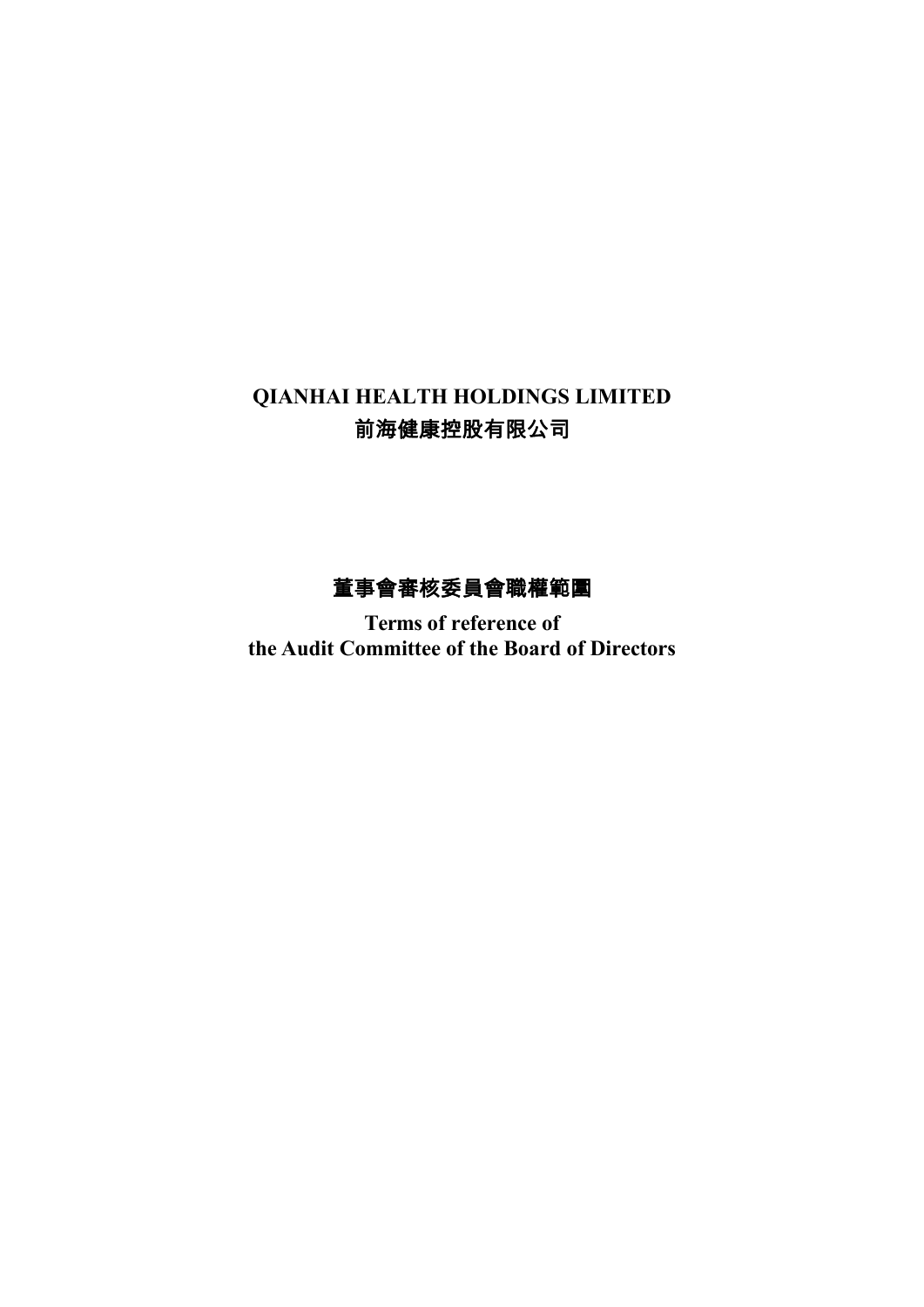# **QIANHAI HEALTH HOLDINGS LIMITED** 前海健康控股有限公司

**(the "Company" and "**本公司**")**

**Terms of reference of the Audit Committee (the "Committee") of the Board (the "Board") of Directors (the "Directors") of the Company** 董事**("**董事**")**會**("**董事會**")**審核委員會**("**委員會**") あまりのおよびのおよびの**構築をすることを考えることになります。<br>このことには、このことを考えることになります。<br>このことには、このことには、このことには、このことになっていることになっています。

**(**中文本爲翻譯稿,僅供參考用**)**

### 1. **Constitution** 細成

1.1 The Committee is established pursuant to a resolution passed by the Board at its meeting held on 9 June 2014.

### **2. Membership** 成員

2.1 Members of the Committee shall be appointed by the Board from amongst the non-executive Directors of the Company (including independent non-executive Directors of the Company) and shall consist of not less than three members, a majority of whom should be independent. At least one of the members shall be an independent nonexecutive Director with appropriate professional qualifications or accounting or related financial management expertise as required in Rule 3.10(2) of the Rules (the **"Listing Rules"**) Governing the Listing of Securities of The Stock Exchange of Hong Kong Limited (the "**Stock Exchange**").

本委員會是按本公司董事會於 2014 年 6 月 9 日會議通過成立的。

委員會由董事會從其非執行董事(包 括獨立非執行董事)中委任組成,委員 會人數最少三名,大部分需爲獨立 的。其中至少一名委員會成員須為按 照香港聯合交易所有限公司("聯交 所" )" 證券上市規則("上市規則")第 3.10(2)條具備適當專業資格或會計或 相關財務管理知識的獨立非執行董 事。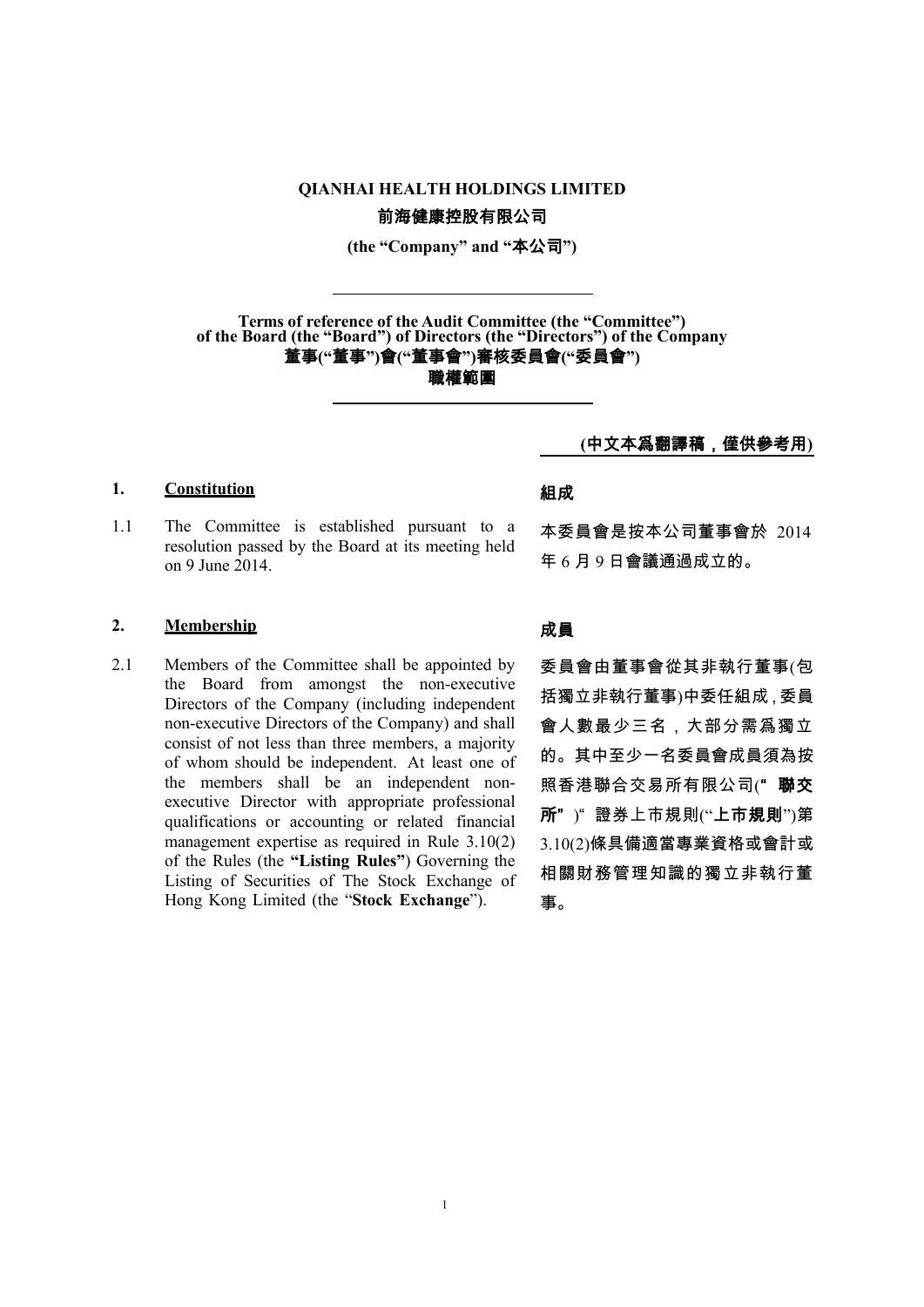- 2.1A A former partner of the Company's existing auditing firm shall be prohibited from acting as a member of the Committee for a period of at least two (2) year from the date of his ceasing:
	- (a) to be a partner of the firm; or

(b) to have any financial interest in the firm, whichever is later.

- 2.2 The Chairman of the Committee shall be appointed by the Board or elected among the members of the Committee and shall be an independent non-executive Director.
- 2.3 The company secretary of the Company shall be the secretary of the Committee. In the absence of the secretary of the Committee, Committee members present at the meeting may elect among themselves or appoint another person as the secretary for that meeting.
- 2.4 The appointment of the members of the Committee may be revoked, or additional members may be appointed to the Committee by separate resolutions passed by the Board and by the Committee. An appointment of Committee member shall be automatically revoked if such member ceases to be a member of the Board.

現時負責審計本公司帳目的核數公 司的前任合夥人在以下日期(以日期 較後者爲準)起計至少兩年內,不得擔 任本公司審核委員會的成員:

- (a) 他終止成爲該公司合夥人的日 期;或
- (b) 他不再享有該公司財務利益的日 期。

委員會主席由董事會委任或經委員 會會員選舉、及必須是獨立非執行董 事。

本 公 司 的 公 司 秘 書 爲 委 員 會 的 秘 書。如委員會秘書缺席,出席的委員 會將在他們當中選出秘書或委任其 他人擔任秘書。

經董事會及委員會分別通過決議,方 可委任額外或罷免委員會成員。如該 委員會成員不再是董事會的成員,該 委員會成員的任命將自動撤銷。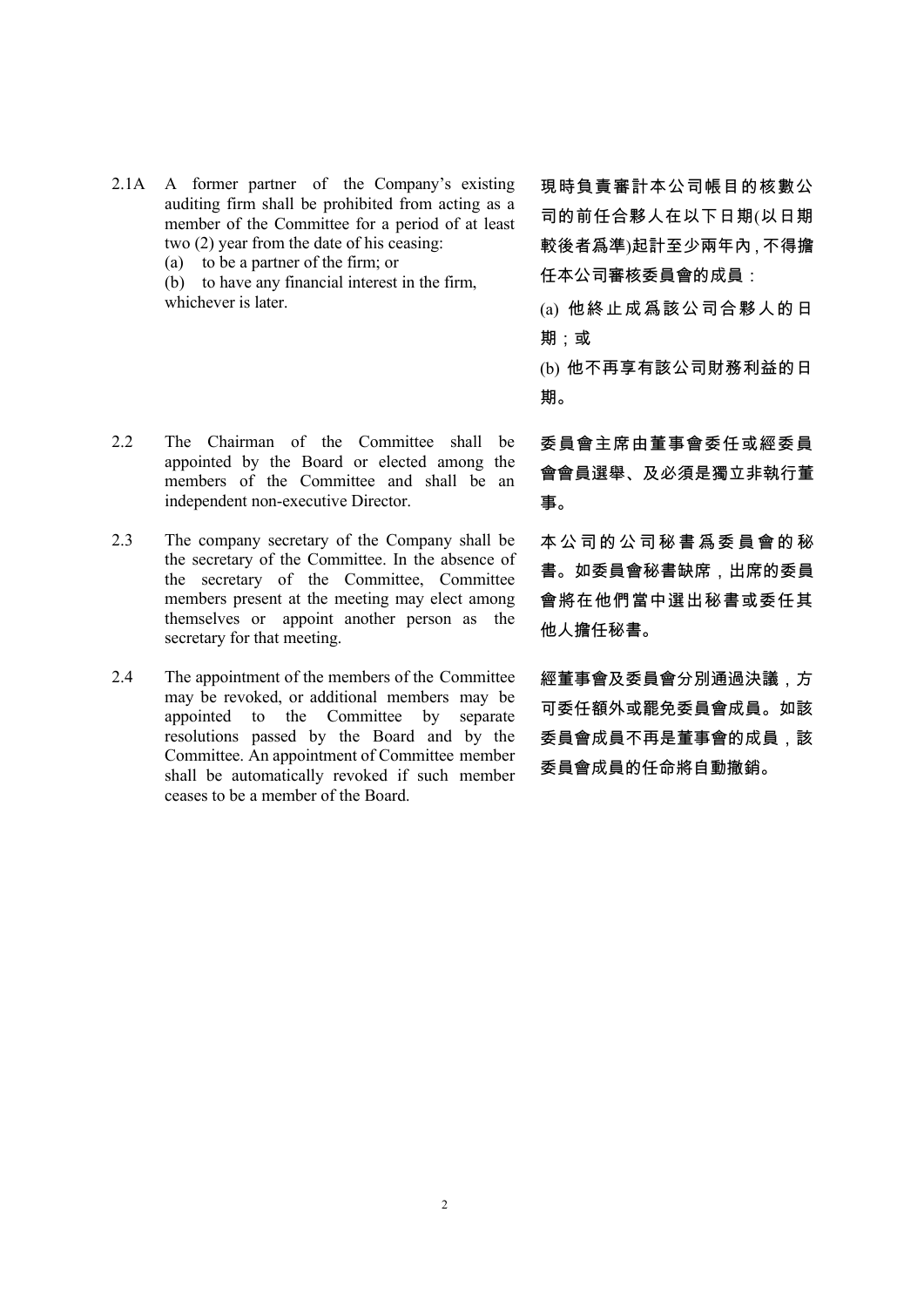# 3. **Proceedings of the Committee** 會議程序

### 3.1 *Notice:* 會議通知:

(a) Unless otherwise agreed by all the Committee members, a meeting shall be called by at least seven days' notice. Such notice shall be sent to each member of the Committee, and to any other person invited to attend. Irrespective of the length of notice being given, attendance of a Committee member at a meeting constitutes a waiver of such notice unless the Committee member attending the meeting attends for the express purpose of objecting, at the beginning of the meeting, to the transaction of any business on the grounds that the meeting has not been properly convened.

> (*Note: Regular meetings should be called by, so far as practicable, at least 14 days' notice: cf: paragraph A.1.3 of Appendix 14 to the Listing Rules*)

- (b) A Committee member may and, on the request of a Committee member, the secretary to the Committee shall, at any time summon a Committee meeting. Notice shall be given to each Committee member in person orally or in writing or by telephone or by email or by facsimile transmission at the telephone or facsimile or address or email address from time to time notified to the secretary by such Committee member or in such other manner as the Committee members may from time to time determine.
- (c) Any notice given orally shall be confirmed in writing as soon as practicable and before the meeting.

除非委員會全體成員同意,召開委 員會的會議通知期,不應少於七 天。該通知應發給所有委員會會員 及其他獲邀出席的人士。不論通知 期長短,委員會成員出席會議將被 視 為 其 放 棄 受 到 足 期 通 知 的 權 利,除非出席該會議的委員會成員 的目的為在會議開始之時,以會議 還沒有得到正確地召開為理由,反 對會議處理任何事項。

( 注:根據上巿規則附錄十四第 *A.1.3* 段的規定,在切實可行的範 圍內,召開委員會定期會議應發出 至少 *14* 天通知)

任何委員會成員或委員會秘書(應 任何委員會成員的請求時)可於任 何時候召集委員會會議。召開會議 通告必須親身以口頭或以書面形 式、或以電話、電子郵件、傳真或 其他委員會成員不時議定的方式 發出予各委員會成員(以該成員最 後通知秘書的電話號碼、傳真號 碼、地址或電子郵箱地址爲準)。

口頭方式作出的會議通知,應儘快 (及在會議召開前)以書面方式確 實。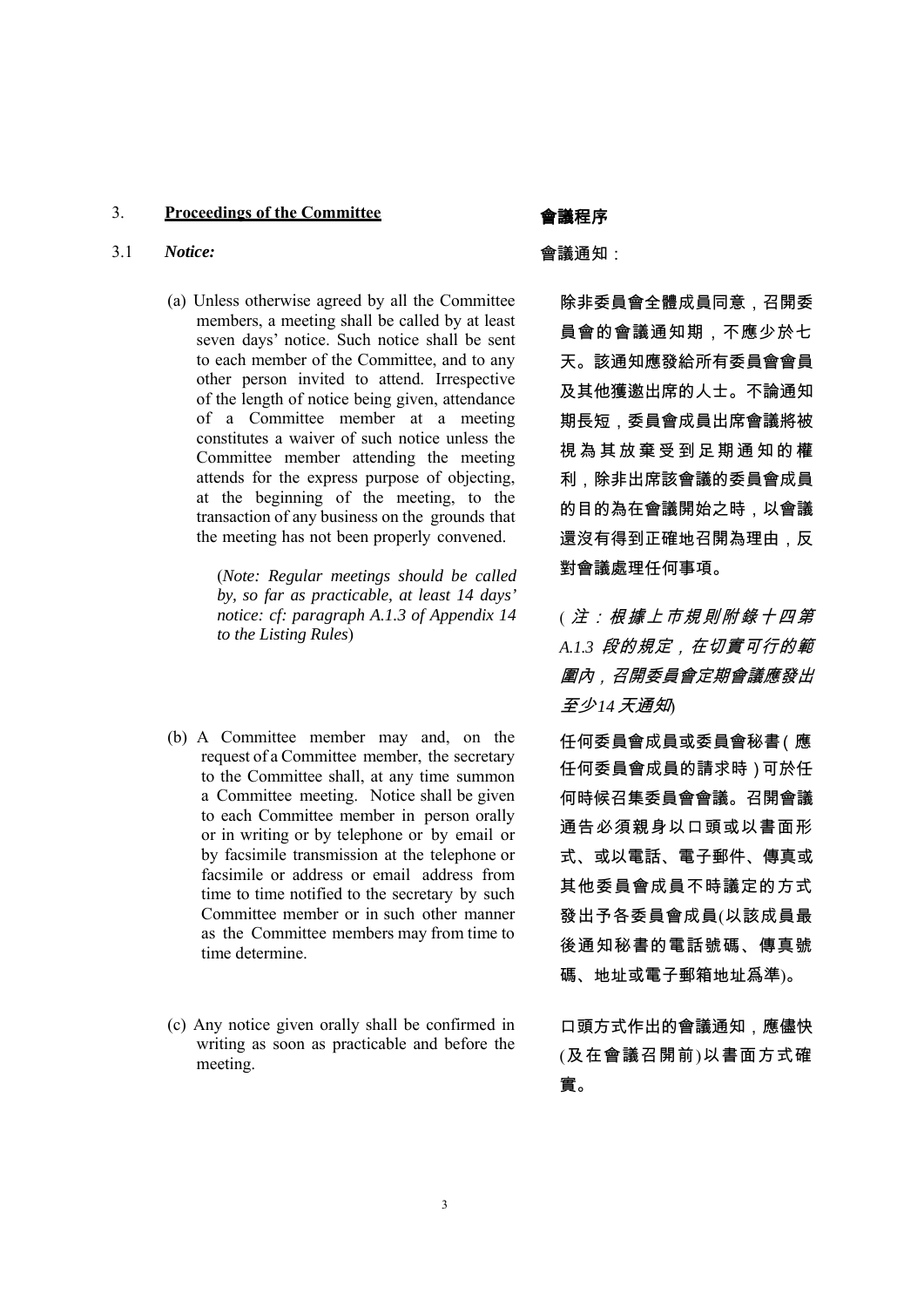- (d) Notice of meeting shall state the purpose, time and place of the meeting. An agenda together with other documents which may be required to be considered by the members of the Committee for the purposes of the meeting should generally be delivered to all Committee members seven days (and in any event not less than three days) before the intended date of the Committee meeting (or such other period as all the Committee members may agree).
- 3.2 *Quorum:* The quorum of the Committee meeting shall be two members of the Committee.
- 3.3 *Attendance:* The Company's staff having accounting and financial reporting functions, the Head of Internal Audit (or any officer(s) assuming the relevant functions but having a different designation) and representative(s) of the external auditors shall normally attend meetings of the Committee. Other Board members shall also have the right of attendance. However, at least once a year the Committee shall meet with the external auditors without the presence of members of the Executive Board and the management of the Company.
- 3.4 *Frequency:* Meetings shall be held at least twice annually or more frequently if circumstances require. The external auditors may request the Chairman of the Committee to convene a meeting, if they consider that one is necessary.
- 3.5 Meetings may be held in person, or by means of such telephone, electronic or other communication facilities as permit all persons participating in the meeting to communicate with each other simultaneously and instantaneously, and participation in such a meeting shall constitute presence in person at such meeting.

會議通告必須說明開會目的、時間 和地點。議程及隨附有關文件一般 在預期召開委員會會議前 7 天(無 論如何不少於 3 天)(或其他經所 有委員同意的其他時段)送達各成 員參閱。

法定人數**:** 法定人數爲兩位成員。

出席**:** 列席:本公司擁有會計和財務 報告功能的職員、本公司內部核數的 主管(或任何主管承擔類似工作,但被 指定爲不同職稱)及外聘核數師的代 表通常應出席委員會會議。其他董事 會的成員亦有權出席會議。無論如 何,委員會應至少每年一次在沒有本 公司執行董事會及管理層出席的情 况下,會見外聘核數師。

開會次數**:**每年最少開會兩次或多於 兩次(若有所需)。如外聘核數師認爲 需要,可要求委員會主席召開會議。

會議可由委員會成員親身出席,或以 電話、電子、或其他可讓出席會議的 人員同時及即時與對方溝通的方式 進行,而以上述方式出席會議等同於 親身出席有關會議。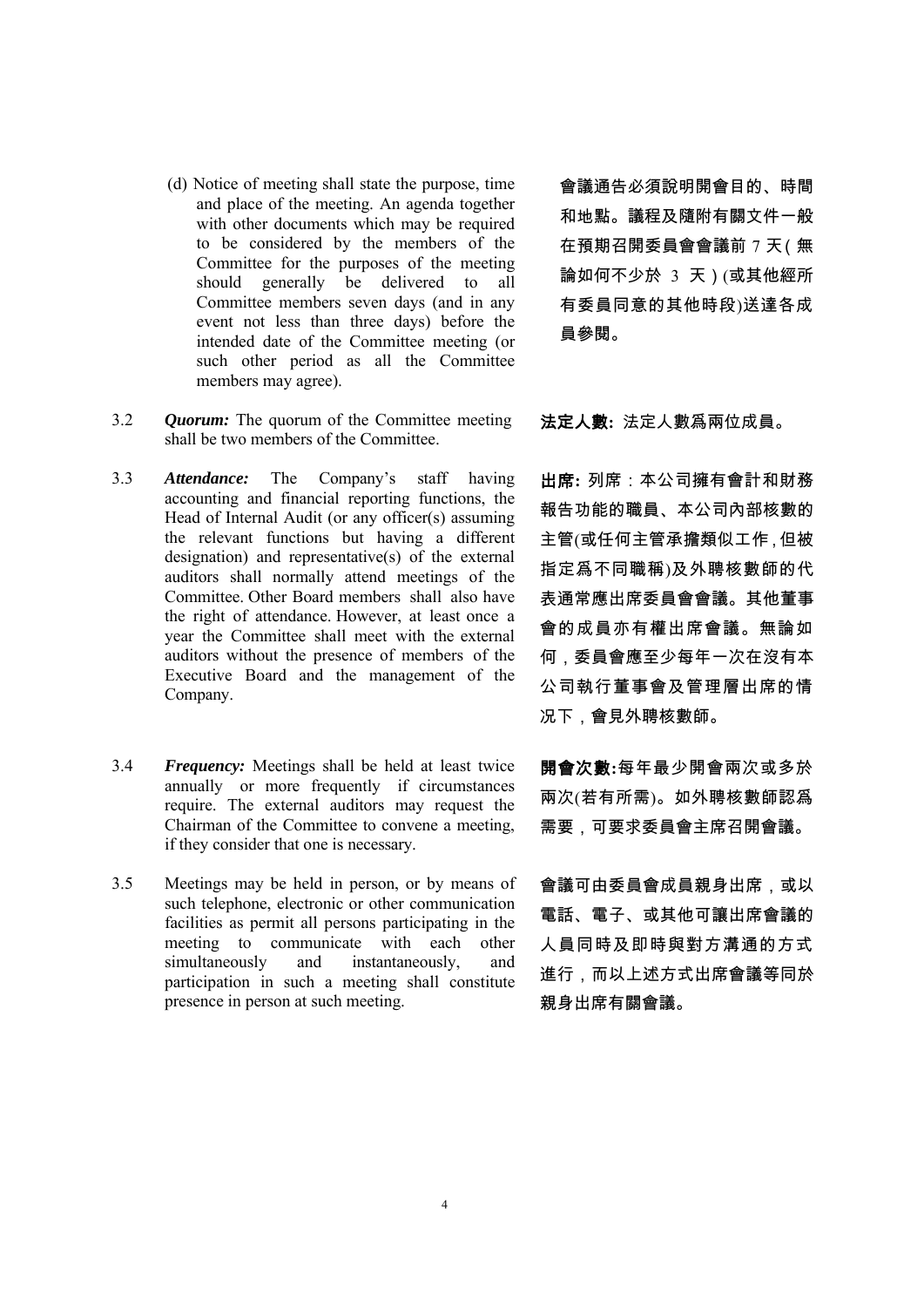### 4. Written resolutions **and a matter of the Markovice Telection and a matter of the Markovice Telection and a matter of the Markovice Telection and a matter of the Markovice Telection and a matter of the Markovice Telecti**

4.1 A resolution in writing signed by all the Committee members shall be as valid and effectual as if it had been passed at a meeting of the Committee and may consist of several documents in like form each signed by one or more of the Committee members.

### **5. Alternate Committee members** 委任代表

5.1 A Committee member may not appoint any alternate.

### **6. Authority of the Audit Committee** 審核委員會的權力

- 6.1 The Committee may exercise the following powers:
	- (a) to seek any information it requires from any employee of the Company and its subsidiaries (hereinafter collectively referred to as "**Group**") and any professional advisers (including auditors), to require any of them to prepare and submit reports and to attend Committee meetings and to supply information and address the questions raised by the Committee;
	- (b) to monitor whether the Group's management has, in the performance of their duties, infringed any policies set by the Board or any applicable law, regulation and code (including the Listing Rules and other rules and regulations from time to time determined by the Board or a committee thereof);
	- (c) to investigate any activity within these terms of reference and all suspected fraudulent acts involving the Group and request the management to make investigation and submit reports;
	- (d) to review the Group's internal control to review the Group's internal control  $(d)$  評審本集團內部監管措施及系 procedures and system;

經由委員會全體成員簽署通過的書 面決議案與經由委員會會議通過的 決議案具有同等效力,而有關書面決 議案可由一名或以上委員會成員簽 署格式類似的多份文件組成。

委員會成員不能委任代表。

委員會可以行使以下權力:

- (a) 要求本公司及其任何附屬公司 (合 稱"本集團")的任何雇員及 專 業顧問(包括核數師)提交報 告、出席委員會會議並提供所 需資料及解答委員會提出的問 題:
- (b) 監控本集團管理人員在履行職 務 時有否違反董事會訂下的政 策或適用的法律、法規及守則 (包括上市規則及董事會或其 委員會不時訂立的規則);
- (c) 調查本職權範圍中的任何活動 及 所有涉及本集團的懷疑欺詐 事件及要求管理層就此等事件 作出調查及提呈報告;
	- 統;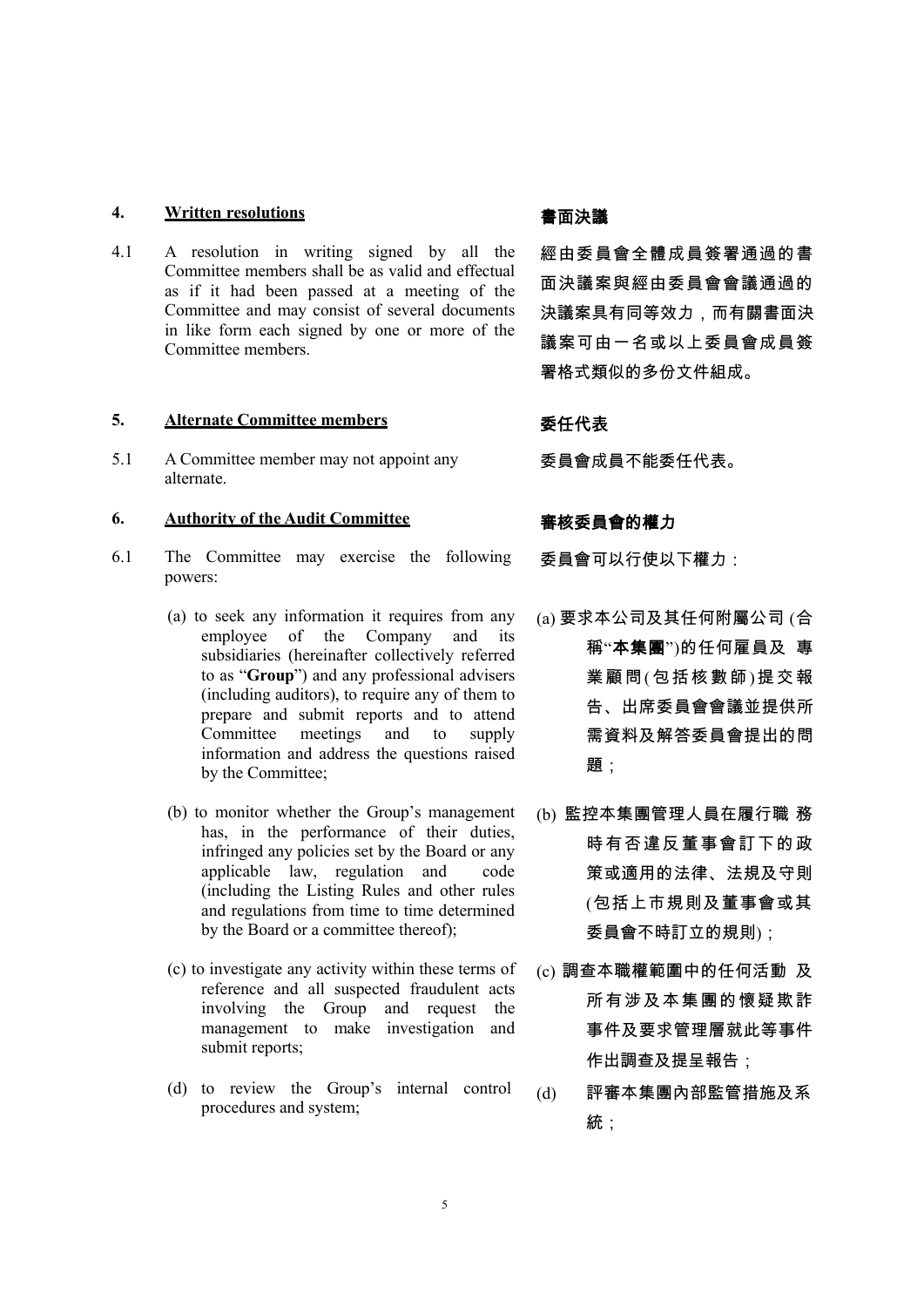- (e) to review the performance of the Group's employees in the accounting and internal audit department;
- (f) to make recommendations to the Board for the improvement of the Group's internal control procedures and system;
- (g) to request the Board to convene a shareholders' meeting (if necessary) for purposes of revoking the appointment of any Director and to dismiss any employees if there is evidence showing that the relevant Director and/or employee has failed to discharge his duties properly;
- (h) to request the Board to take all necessary actions, including convening an extraordinary general meeting, to replace and dismiss the auditors of the Group;
- (i) to obtain outside legal or other independent professional advice at the expenses of the Company on any matters within these terms of reference as it considers necessary and to secure the attendance of outsiders with relevant experience and expertise, if it considers this necessary;
- (j) to commission reports or surveys as are necessary to assist in the performance of its duties at the cost of the Company;
- (k) to have access to sufficient resources in order to have access to sufficient resources in order  $(k)$  可取得足夠資源以履行其職<br>to perform its duties;
- (l) where there is any disagreement between the Committee and the Board on the selection, appointment, resignation or dismissal of the external auditors, the Company should include in the Corporate Governance Report in the Annual Report of the Company an explanation of the Committee's recommendation and the reasons why the Board has taken a different view;
- (e) 評審本集團的會計及內部核數 部門雇員的表現;
- (f) 向董事會提出建議改善本集團 內部監控措施或系統;
- (g) 在有證據顯示本集團董事及其 他 雇員失職時,要求董事會召 開股東大會(如有需要)罷免有 關人員的職務;
- (h) 要求董事會採取任何必要行 爲,包括召開特別股東大會, 更替及罷免本集團的核數師;
- (i) 如委員會覺得有需要,可就涉 及 本職權範圍的事宜向有相關 經驗及專業才能的獨立第三方 尋求獨立法律及其他專業意 見,並由本公司支付有關費用;
- (j) 如委員會覺得有需要,可委托製 作報告或進行調查以協助履行 其職務,並由本公司支付有關費 用﹔
	- 務﹔
- (l) 當委員會及董事會在挑選、委 任、辭退外聘核數師事宜上意 見不合時,本公司應於公司年 度報告中的企業管治報告說明 委員會的建議及董事會不採納 其建議的原因﹔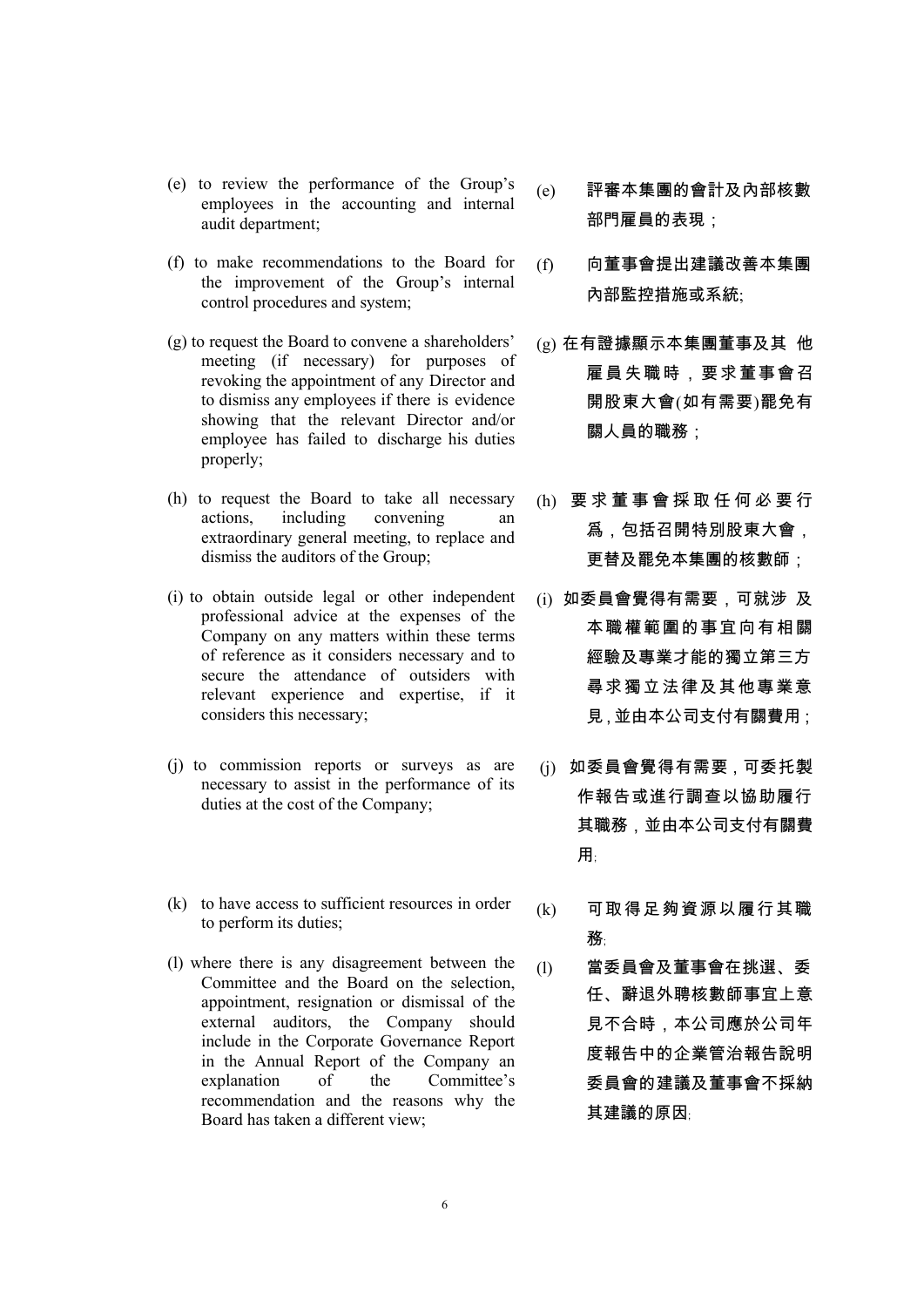- (m) to review annually these terms of reference and their effectiveness in the discharge of its duties and to make recommendation to the Board any changes it considers necessary; and
- (n) to exercise such powers as the Committee may consider necessary and expedient so that their duties under section 7 below can be properly discharged.
- 6.2 The Committee should be provided with sufficient The Committee should be provided with sufficient 委員會應獲供給充足資源以履行其<br>resources to perform its duties.

7.1 The duties of the Committee shall be: 審核委員會負責履行以下責任:

### Relationship with the Company's auditors **奥本公司核數師的關係**

- (a) to be primarily responsible for making recommendations to the Board on the appointment, reappointment and removal of the external auditor, and to approve the remuneration and other terms of engagement of the external auditor, and any questions of its resignation or dismissal;
- (b) to review and monitor the external auditor's independence and objectivity and the effectiveness of the audit process in accordance with applicable standards. The audit committee should discuss with the auditor the nature and scope of the audit and reporting obligations before the audit commences;
- (c) to discuss with the auditors the nature and scope of the audit and reporting obligations and ensure co-ordination where more than one audit firm is engaged before the audit commences;
- (m) 每年檢討本職權範圍及其有效 性,如委員會覺得有需要,可 向董事會提供修改建議﹔ 及
- (n) 爲使委員會能恰當地執行其於 第 七章項下的責任,行使其認 爲有需要及有益的權力。

職責。

# **7.** Duties **Duties and The Contract of The Property and The Property and The Property and The Property and The Property and The Property and The Property and The Property and The Property and The Property and The Prope**

- (a) 主要負責就外聘核數師的委任、重 新 委 任 及 罷 免 向 董 事 會 提 供 建 議、批准外聘核數師的薪酬及聘用 條款,及處理任何有關該核數師辭 職或辭退該核數師的問題;
- (b) 按適用的標準檢討及監察外聘核 數師是否獨立客觀及核數程序是 否有效;審核委員會應於核數工 作開始前先與核數師討論核數性 質及範疇及有關申報責任﹔
- (c) 於核數工作開始前先與核數師討 論核數性質及範疇及有關申報責 任;如多於一家外聘核數師公司 參與核數工作時,確保他們能互 相配合: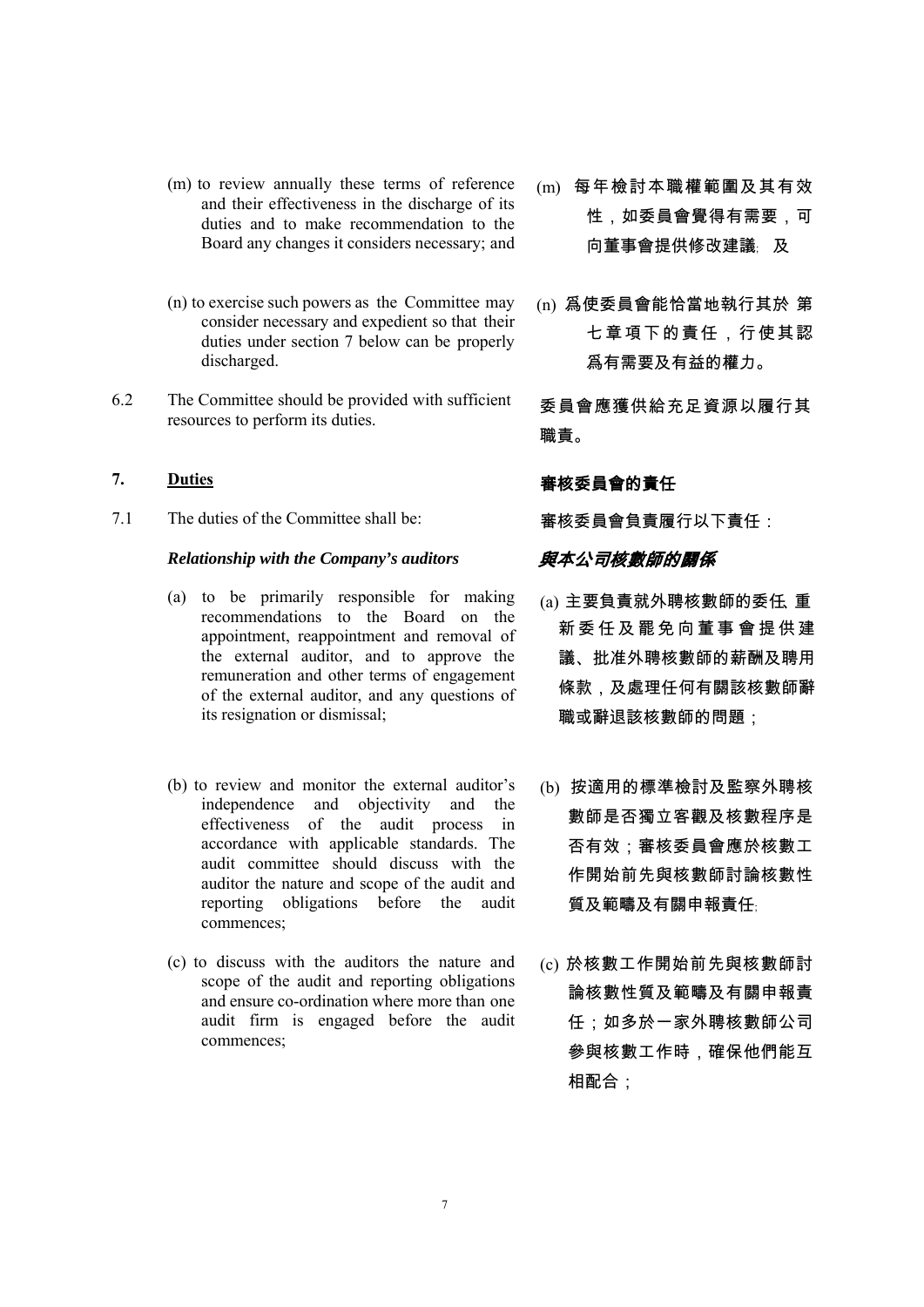(d) to develop and implement policy on engaging an external auditor to supply non-audit services. For this purpose, "external auditor" includes any entity that is under common control, ownership or management with the audit firm or any entity that a reasonable and informed third party knowing all relevant information would reasonably conclude to be part of the audit firm nationally or internationally. The Committee should report to the Board, identifying and making recommendations on any matters where action or improvement is needed;

### *Review of the Company's financial information* 審閱本公司的財務資料

- (e) to monitor the integrity of the Company's financial statements and annual report and accounts, interim report and, if prepared for publication, quarterly reports, and to review significant financial reporting judgments contained in them;
- (f) in reviewing these reports (the Company's annual report and accounts, interim report and, if prepared for publication, quarterly report) before submission to the Board, the Committee should focus particularly on:
	- (i) any changes in accounting policies and practices;
	-
	- (iii) significant adjustments resulting from the audit;

(d) 就外聘核數師提供非核數服務制 定政策,並予以執行。就此規定 而言,「外聘核數師」包括與負 責核數的公司處於同一控制權、 所有權或管理權之下的任何機 構,或一個合理知悉所有有關資 料的第三方,在合理情况下會斷 定該機構屬於負責核數的公司的 本土或國際業務的一部份的任何 機構。委員會應就任何須採取行 動或改善的事項向董事會報告並 提出建議﹔

- (e) 監察本公司的財務報表以及年度 報告及帳目、中期報告及(若擬刊 發)季度報告的完整性,並審閱報 表及報告所載有關財務申報的重 大意見﹔
- (f) 在向董事會提交有關(本公司的年 度報告及帳目、中期報告及(若擬 刋發)季度報告) 報表及報告前, 委員會應特別針對下列事項加以 審閱:
	- (i) 會 計 政 策 及 實 務 的 任 何更 改;
- (ii) major judgmental areas; <br> (ii) 涉及重要判斷性的地方;
	- (iii) 因核數而出現的重大調整;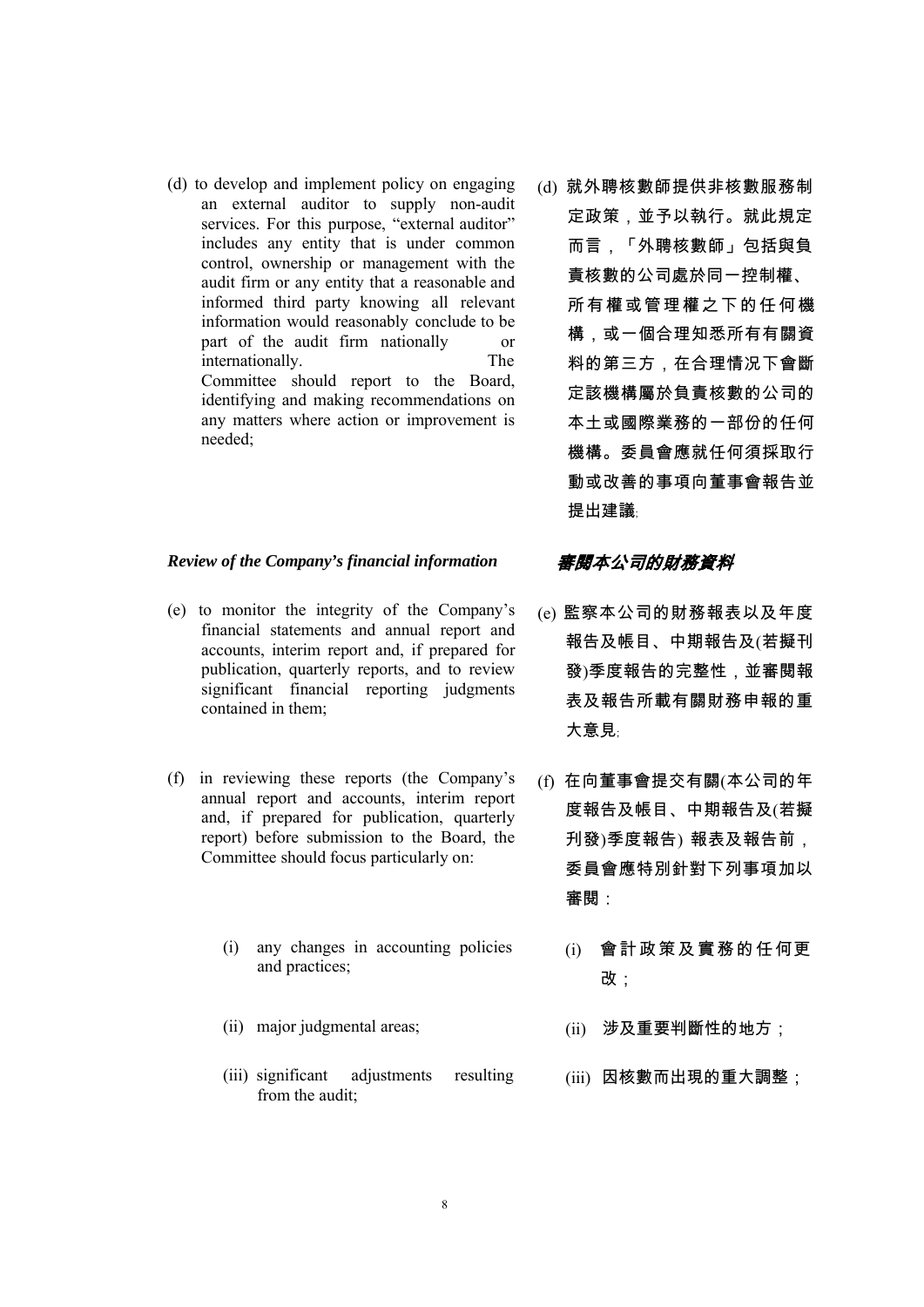standards;

(v) compliance with accounting

(iv) the going concern assumption and

- (vi) compliance with the Listing Rules and legal requirements in relation to financial reporting;
- (vii) the fairness and reasonableness of any connected transaction and the impact of such transaction on the profitability of the Group and whether such connected transactions, if any, have been carried out in accordance with the terms of the agreement governing such transactions;
- (viii) whether all relevant items have been adequately disclosed in the Group's financial statements and whether the disclosures give a fair view of the Group's financial conditions;
- (ix) any significant or unusual items that are, or may need to be, reflected in such reports and accounts; and
- (x) the cashflow position of the Group;  $(x)$  本集團現金流量的狀況;

and to provide advice and comments thereon to the Board;

- (g) in regard to (f) above:  $(g)$  就上述(f)項而言:
	- (i) members of the Committee should liaise with the Board and senior management of the Group and the Committee must meet, at least twice a year, with the Company's auditors; and
- the going concern assumption and  $(iv)$  本集團持繼續經營的假設及 any qualifications; 任何保留意見;
	- (v) 是否遵守會計準則;
	- (vi) 是否遵守有關財務申報的上 市規則及法律規定;
	- (vii) 關連交易安排是否屬公平合 理及對本集團盈利的影響及 該等關連交易,如有,是否 按照有關協議而執行;
	- (viii) 財務報表的展示方式或披露 資料,是否達到增加本集團 透明度,及足够地令投資者 可以公平地理解本集團及本 公司的財政狀况;
	- (ix) 考慮該等報告及帳目中所反 映的任何重大或不尋常項 目﹔ 及
	-

並就此向本公司董事會提供建議及 意見﹔

- - (i) 委員會成員應與董事會及本 集團的高級管理人員聯絡。 委員會須至少每年與本公司 的核數師開會兩次;及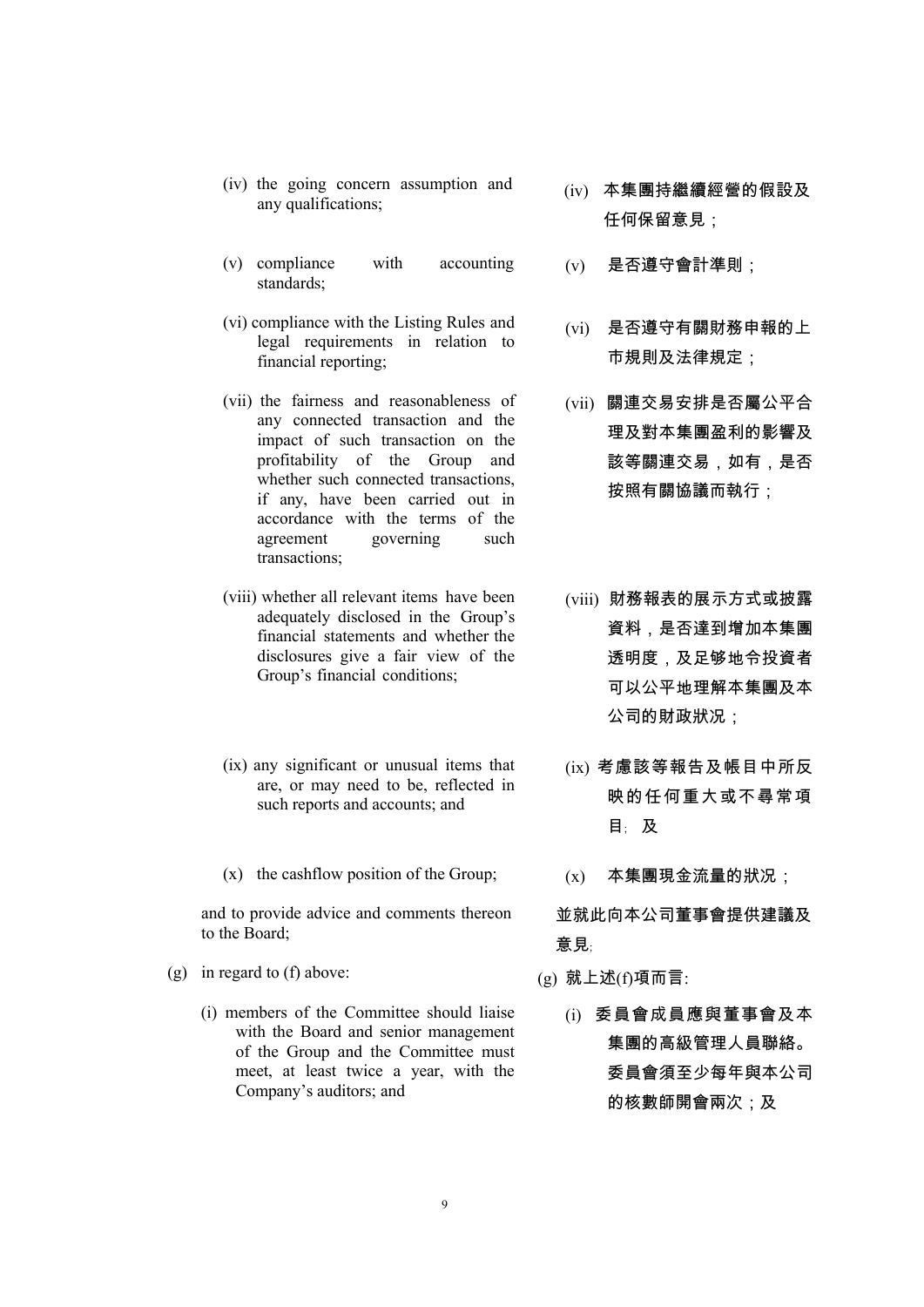- (ii) the Committee should consider any significant or unusual items that are, or may need to be, reflected in the reports and accounts, it should give due consideration to any matters that have been raised by the Company's staff responsible for the accounting and financial reporting function, compliance officer or auditors;
- (h) to discuss problems and reservations arising from the interim and final audits, and any matters the auditors may wish to discuss (in the absence of management where necessary);

### *Oversight of the Company's financial reporting system and internal control procedures*

- (i) to review the Company's financial controls, internal control and risk management systems;
- (j) to discuss the internal control system with management to ensure that management has performed its duty to have an effective internal control system. This discussion should include the adequacy of resources, staff qualifications and experience, training programmes and budget of the Company's accounting and financial reporting function;
- (k) to consider major investigation findings on internal control matters as delegated by the Board or on its own initiative and management's response to these findings;
- (ii) 委員會應考慮於該等報告及 帳目中所反映或需反映的任 何重大或不尋常事項,並應 適當考慮任何由本公司屬下 會計及財務彙報職員、監察 主任或核數師提出的事項
- (h) 與核數師討論中期評審及年度審 核所遇上的問題及作出的保留、 或核數師認爲應當討論的其他事 項(本集團管理層可能按情况而須 避席此等討論);

監管本公司財務申報制度及內部監控 程序

- (i) 檢討本公司的財務監控、內部監 控及風險管理系統;
- (j) 與管理層討論內部監控系統,確 保管理層已履行職責建立有效的 內部監控系統。討論內容應包括 本公司在會計及財務彙報職能方 面的資源、員工資歷及經驗是否 足够,以及員工所接受的培訓課 程及有關會計及財務彙報職能的 預算是否充足;
- (k) 主動或應董事會的委派,就有關 內部監控事宜的重要調查結果及 管理層對調查結果的回應進行研 究﹔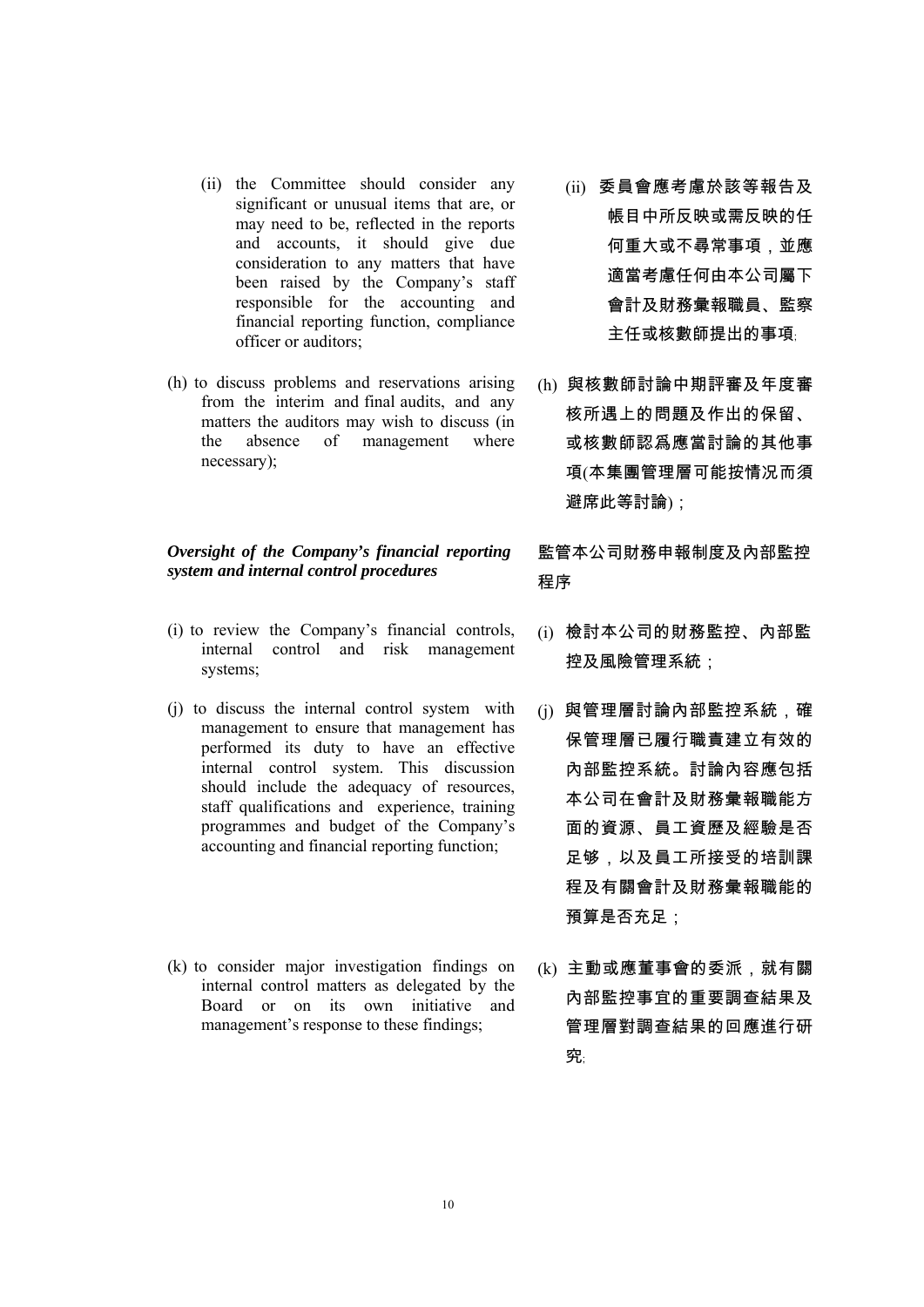- (l) where an internal audit function exists, to ensure co-ordination between the internal and external auditors, and to ensure that the internal audit function is adequately resourced and has appropriate standing within the Company, and to review and monitor its effectiveness;
- (m) to review the Group's financial and accounting policies and practices;
- (n) to review the external auditor's management letter, any material queries raised by the auditor to management about accounting records, financial accounts or systems of control and management's response;
- (o) to ensure that the Board will provide a timely response to the issues raised in the external auditor's management letter;
- (p) to conduct exit interviews with any Director, manager, financial controller or internal credit control manager upon their resignation in order to ascertain the reasons for his departure;
- (q) to prepare work reports for presentation to the Board and to prepare summary of work reports for inclusion in the Group's interim and annual reports;
- (r) to consider the appointment of any person to be a Committee member, auditors and accounting staff either to fill a casual vacancy or as an additional Committee member, auditors and accounting staff or dismissal of any of them;
- (s) to report to the Board on the matters set out above;
- (l) 如果本集團設有內部審核功能, 須確保內部和外聘核數師工作得 到協調、也須確保內部審核功能 在本公司內部有足够資源運作 並且有適當的地位﹔ 以及檢討及 監察其成效;
- (m) 檢討本集團的財務及會計政策及 實務﹔
- (n) 檢查外聘核數師給予管理層的 《審核情况說明函件》、核數師 就會計紀錄、財務帳目或監控系 統向管理層提出的任何重大疑問 及管理層作出的回應﹔
- (o) 確保董事會及時回應於外聘核數 師給予管理層的《審核情况說明 函件》中提出的事宜
- (p) 於本公司董事、總經理、財務總 監或內部核數部門主管離職時, 接見有關人員並瞭解其離職原 因:
- (q) 就期內的工作草擬報告及概要報 告;前者交董事會審閱,後者刊 於本集團的中期及年度報告;
- (r) 考慮董事會要求增加、更替及罷 免審核委員會成員、核數師、財 務(含內部核數部門)工作人員、的 建議;
- (s) 就上述事宜向董事會彙報﹔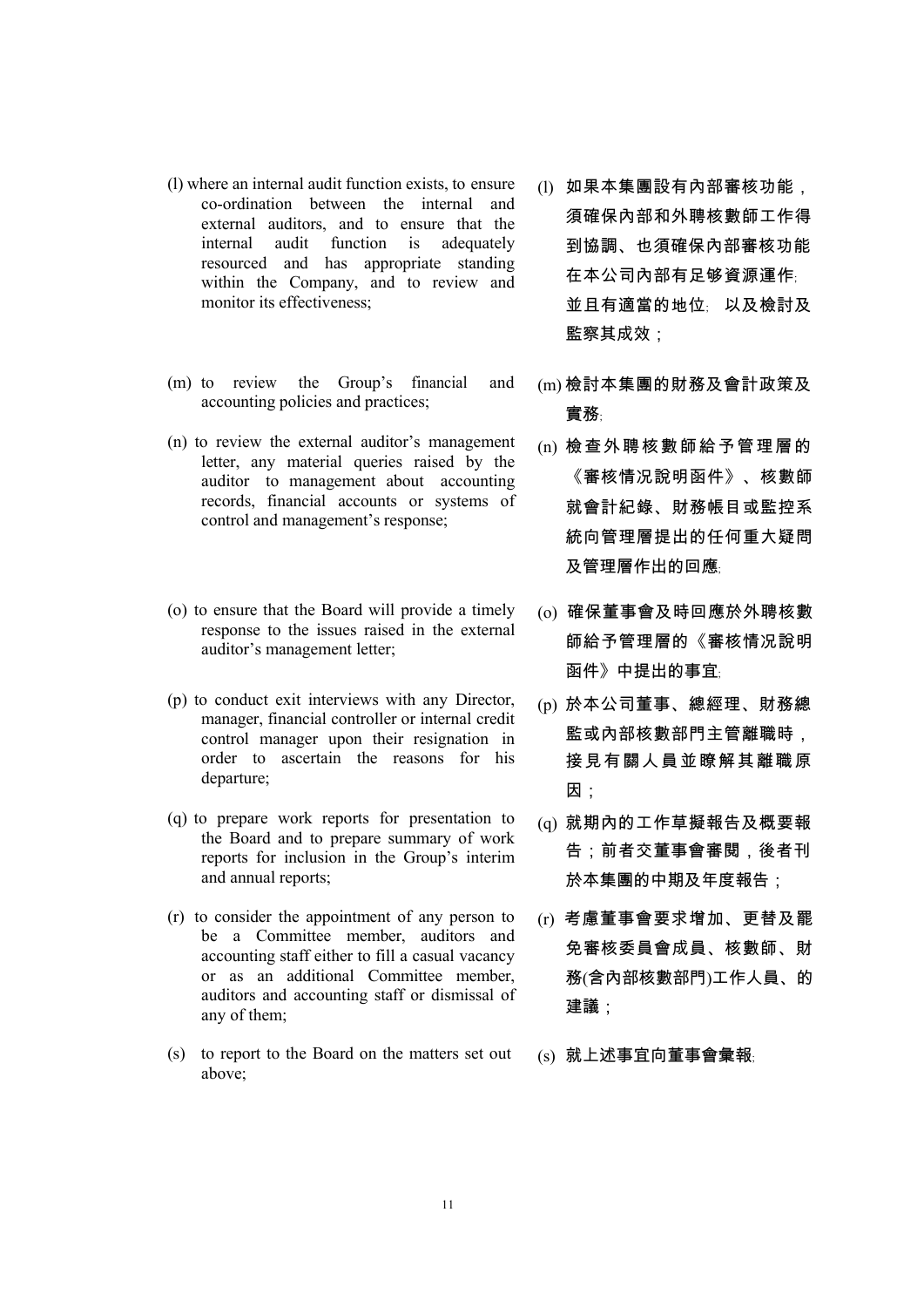- (t) to review arrangements employees of the Company can use, in confidence, to raise concerns about possible improprieties in financial reporting, internal control or other matters. The Committee should ensure that proper arrangements are in place for fair and independent investigation of these matters and for appropriate follow-up action;
- (u) to act as the key representative body for overseeing the issuer's relations with the external auditor;
- (v) to consider other matters, as defined or assigned by the Board from time to time.

### **8. Veto rights of the Committee** 委員會的否決權

- 8.1 The Committee has the following veto rights. The Group cannot implement any of the following matters which has been vetoed by the Committee:
	- (a) to approve any connected transaction within the meaning of the Listing Rules which requires an independent shareholders' vote (unless the approval of such connected transaction is made conditional on the obtaining of the approval of the independent non-executive Directors and the independent shareholders); and
	- (b) to employ or dismiss the Group's financial to employ or dismiss the Group's financial (b) 聘用或罷免本集團的財務總監<br>controller or the internal audit manager.
- (t) 檢討本公司設定的以下安排:本 公司雇員可暗中就財務彙報、內 部監控或其他方面可能發生的不 正當行爲提出關注。委員會應確 保有適當安排,讓本公司對此等 事宜作出公平獨立的調查及採取 適當行動;
- (u) 擔任本公司與外聘核數師之間的 主要代表,負責監察二者之間的 關係﹔
- (v) 考慮及執行董事會委派的其他事 項。

委員會就下列事項有否決權。本集團 不能執行委員會否決的以下事情:

- (a) 批准任何屬上市規則所界定及 須經過獨立股東批准才可進行 的關連交易(如果批准此等交易 是有條件性的, 而條件是本公司 獨立非董事及獨立股東批准有 關交易, 則不在此限。即: 董事 會有權以前述的條件, 批准關連 交易);及
- 或內部核數部門主管。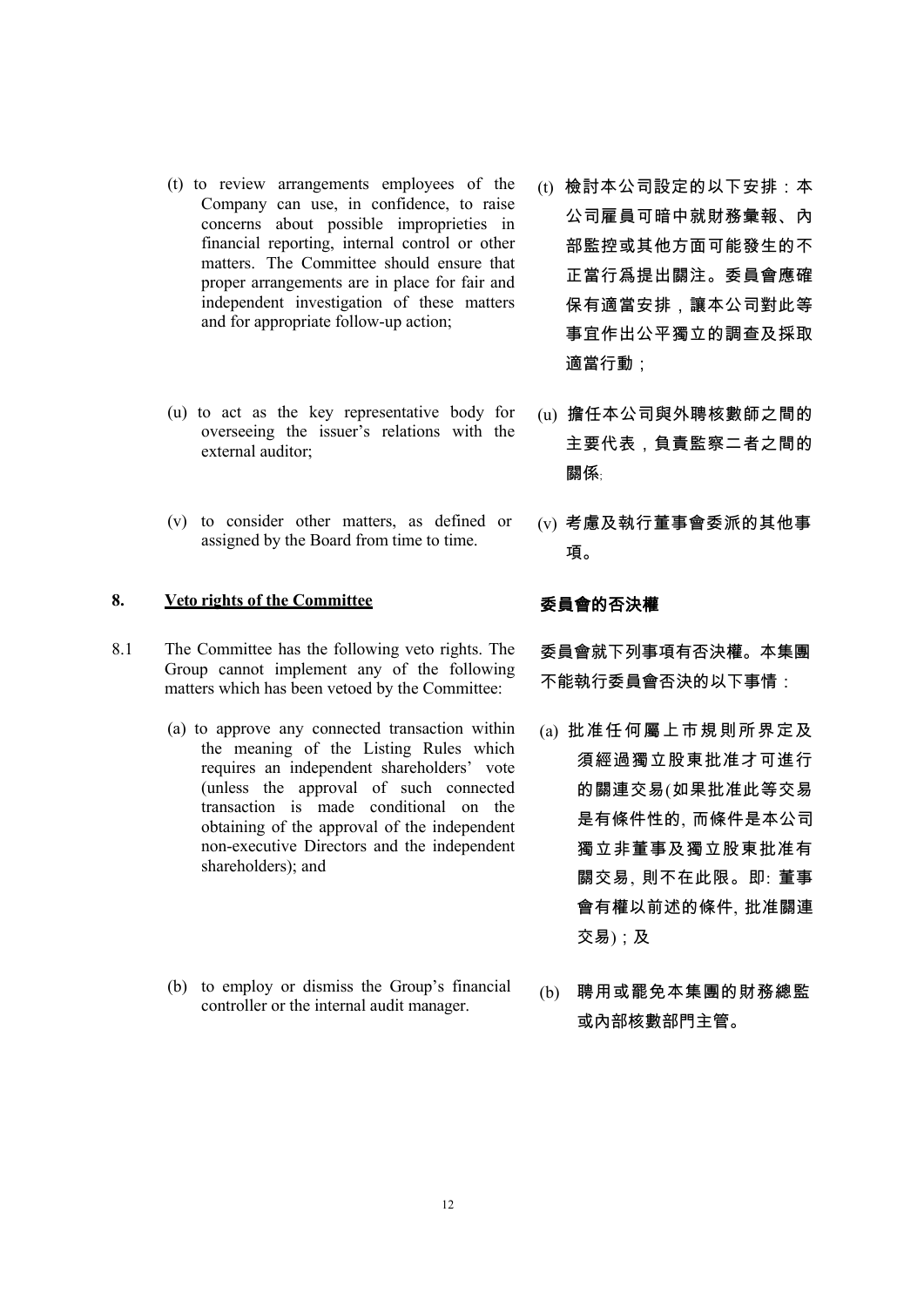### **9. Minutes and records** 會議紀錄

- 9.1 The secretary shall, at the beginning of each meeting, ascertain and record the existence of any conflicts of interest and minute them accordingly. The relevant member of the Committee shall not be counted towards the quorum and he must abstain from voting on any resolution of the Committee in which he or any of his associates has a material interest, unless the exceptions set out in note 1 to Appendix 3 to the Listing Rules apply.
- 9.2 Full minutes of Committee meetings shall be kept by a duly appointed secretary of the meeting (who should normally be the company secretary). Draft and final versions of minutes of the Committee meetings should be sent to all Committee members for their comment and records within a reasonable time after the meeting (generally, meaning within 14 days after the meeting). Once the minutes are signed, the secretary shall circulate the minutes and reports of the Committee to all members of the Board.
- 9.3 The secretary of the Committee shall keep record of all meetings of the Committee held during each financial year of the Company and records of individual attendance of members of the Committee, on a named basis, at meetings held during that financial year.

### 10. Reporting responsibilities **Example 10. Product** 雅報責任

The Committee shall report to the Board after each meeting.

### 11. **Annual general meeting** スクラントの 股東周年大會

11.1 The chairman of the Committee or in his absence, another member of the Committee or failing this, his duly appointed delegate, shall attend the annual general meeting of the Company and be prepared to answer questions at the annual general meeting on the Committee's activities and their responsibilities.

秘書應在每次會議開始時查問是否 有任何利益衝突並記錄在會議紀錄 中。有關的委員會會員將不計入法定 人數內、而除非上市規則附錄三附注 一適用,相關委員就他或其任何聯繫 人有重大利益的委員會決議必需放 弃投票。

委員會的完整會議紀錄應由正式委 任的會議秘書(通常爲公司秘書)保 存。會議紀錄的初稿及最後定稿應在 會議後一段合理時間(一般指委員會 會議結束後的 14 天內)內先後發送 委 員會全體成員,初稿供成員表 達意 見,最後定稿作其紀錄之用。 會議紀 錄獲簽署後,秘書應將委員 會的會議 紀錄和報告傳閱予董事會 所有成員

委員會秘書應將就本公司財政年度 年內委員會所有會議的會議紀錄存 檔,以及具名紀錄每名成員於委員會 會會議的出席率。

委員會應於每次委員會會議後向董 事會作出匯報。

委員會的主席,或在委員會主席缺席 時由另一名委員(或如該名委員未能 出席,則其適當委任的代表)應出席股 東周年大會,並就委員會的活動及其 職責在股東周年大會上回應問題。